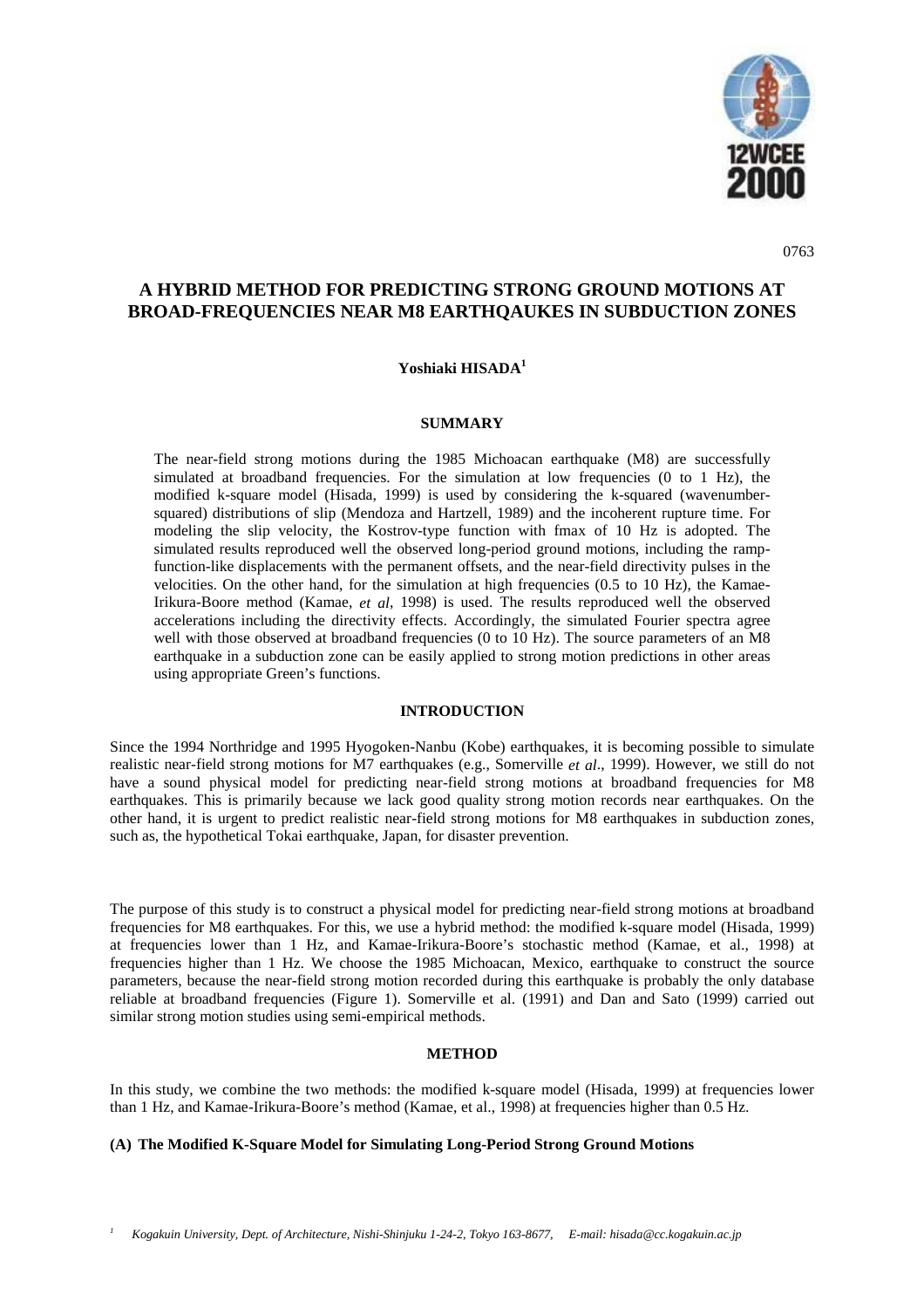The modified k-square model (Hisada, 1999) is a physical omega-square model, which is modified from the ksquare model of Bernard et al. (1996) to be more physically appropriate. This model uses a Kostrov-type slip velocity and assumes the k-squared (wavenumber-squared) distributions for the slip and the incoherent rupture time on a fault plane. The displacement in the frequency domain is expressed as follows,

( ) { } ( ) exp ( ) ,......... .......... .......... ....( 1) 0 0 , \* *<sup>U</sup> <sup>X</sup> <sup>D</sup> <sup>e</sup> <sup>n</sup> <sup>e</sup> <sup>n</sup> <sup>U</sup> <sup>i</sup> <sup>t</sup> dxdy L W <sup>r</sup> ik <sup>j</sup> <sup>i</sup>* ∫ ∫ *<sup>k</sup> <sup>j</sup> <sup>j</sup> <sup>k</sup>* <sup>=</sup> <sup>µ</sup> <sup>⋅</sup> <sup>+</sup> <sup>⋅</sup> <sup>ϖ</sup> <sup>⋅</sup>

where L and W are the fault length and width,  $\mu$  is the rigidity, D is the slip,  $e_k$  and  $n_i$  are the slip and fault normal vectors,  $U^*_{ik}$  is Green's function, and  $t_r$  is the rupture time. For the slip distribution, we use those obtained by source inversion studies.

Regarding the slip velocity function, we use the combination of 6 equilateral triangles (Hisada, 1999) as shown in Figure 2. The slip velocity used in this study has a decay of the inverse of the square root of time (i.e., Kostrov-type: Kostrov, 1964). The minimum duration of the first triangle is 0.1 second, which introduces fmax of 10 Hz as shown in the spectrum in Figure 2.

The rupture time t<sub>r</sub> in equation (1) consists of the coherent rupture time (r/Vr) and the incoherent rupture time  $\Delta t_r$ (Figure 3; Hisada, 1999). The coherent rupture time is calculated using the average rupture velocity (Vr), which generates the long-period ground motion. On the other hand, the incoherent rupture time  $\Delta t_r$  generates mediumto high-frequency waves. In order for equation (1) to represent the omega-square model, the spatial wavenumber spectrum of ∆t<sub>r</sub> has to fall off as the inverse of the wavenumber squared (k-squared: Hisada, 1999). We use the following function as the incoherent rupture time,

$$
\Delta t_r(x, y) = \sum_{n=1}^N \sum_{m=1}^M \frac{4 \cdot \Delta t}{\sqrt{1 + (m^2 + n^2)^2}} \cos \left(2\pi \cdot m \cdot \frac{x}{L} + \theta_{mn}\right) \cos \left(2\pi \cdot n \cdot \frac{y}{W} + \theta_n\right) \dots \dots \dots \dots \dots (2)
$$

where the phases  $\theta_{nm}$  and  $\theta_n$  are randomly generated. The lower modes, especially, the first mode (n=m=1) of  $\Delta t_r$ is probably strongly related to the spatial slip variation rather than random distribution. The numerical results for source dynamic by Day (1982) showed that spatial variations of peak slip velocity are strongly coupled to spatial variations of rupture velocity. Since we use the same Kostrov-type slip velocity on the whole fault plane, the slip variations could be directly coupled to those of the rupture velocity. Thus, we calculated  $\Delta t_r$  of the fundamental mode by assuming that the local rupture velocity is proportional to the local slip. The incoherent rupture time used in this study is shown in the bottom of Figure 3, where we used ∆t=6 (sec) in equation (2).

#### **(B) Kamae-Irikura-Boore's Method for Simulating Short-Period Strong Ground Motions**

To simulate the strong motion at frequencies higher than 1 Hz, we use Kamae-Irikura-Boore's method (Kamae et al., 1998). In this method, we distribute Boore's stochastic point sources (Boore, 1983) on sub-faults in a manner that the total Fourier spectrum follows the omega-square model (Irikura, 1986, Aki, 1972).

#### **BROADBAND STRONG MOTION SIMUTATIONS FOR THE 1985 MICHOACAN EARTHQUAKE**

We apply the hybrid method mentioned above to the near strong motions recorded during the 1985 Michoacan earthquake. Figure 1 shows the locations of the fault and the observation stations, CAL (Caleta de Campos), VIL (La Villita), UNI (La Union), and ZIH (Zihuatanejo). We compute the strong motions at the 4 stations using the modified k-square model at frequencies from 0 to 1 Hz, and those using the Kamae-Irikura-Boore method from 0.5 to 10 Hz. Then, we superpose them using the highcut filter for the former (tapering from 0.5 to 1 Hz) and the lowcut filter for the latter (tapering from 1 to 0.5 Hz).

Table 1 shows the structure model used by Somerville *et al*. (1991). Regarding the k-squared model, since we needed to compute about 18,000 Green's functions at each station to express a continuous wavefront, we used the Green's function of the full-space with material properties shown in the bottom of Table 1. Then we multiplied them by the amplification factor using the top two layers. When we compared those results with the results using the complete Green's function of the layered half-space (Hisada, 1995), we found that the waves coming from far sources were overestimated up to about 20%. Therefore, we corrected the amplitudes of the full-space Green functions on the basis of the incident angles. We confirmed that the corrected Green's functions agree well with the complete Green's functions.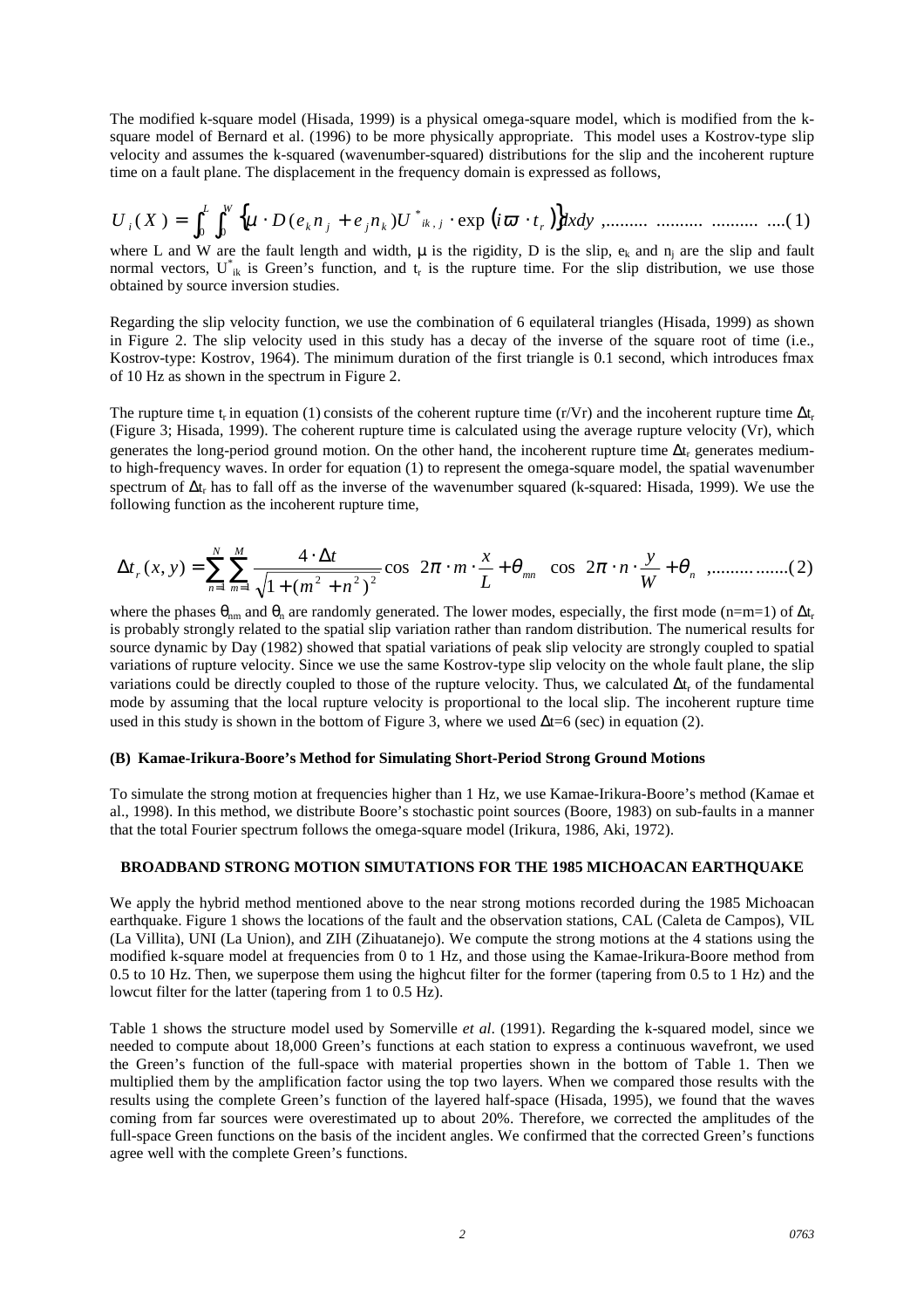Table 2 and 3 show the static source parameters. Those are based on Mendoza and Hartzell (1989), and Somerville *et al.* (1991). Table 4 shows the dynamic source parameters used for the modified k-square model. We use the rupture velocity of 2.8 km/sec to calculate the coherent rupture time. As mentioned above, we compute the fundamental mode of the incoherent rupture time  $(\Delta t_r)$  by assuming that the local rupture velocity on each sub-fault is proportional to the static slip. In our simulations, the max and min local rupture velocities are 3.5 and 1.0 km/s, respectively. For the second and higher modes for  $\Delta t_r$ , we used equation (2) and  $\Delta t=6$ second. Figure 3 shows the incoherent rupture time. Regarding the slip velocity function, we use afac=  $\sqrt{2}$  (the ratio between the areas of subsequent triangles, see Hisada, 1999, and Figure 2). This value makes the decay of the slip velocity to be the inverse of root square of time (i.e., the Kostrov-type function). As shown in Figure 2 and Table 2, we used the fmax=10 Hz and slip duration=3.2 second.

Table 5 shows the source parameters for the Kamae-Irikura-Boore method. For details of those parameters, see Boore (1983) and Kamae *et al*. (1998).

Figures 4 to 6 show the simulated and observed accelerations, velocities, and displacements at the 4 stations. The accelerations are mainly composed of the results by Kamae-Irikura-Boore's method. The directivity effects are well-reproduced; the accelerations near the epicenter show relatively longer duration (CAL and UNI), and those at the forward directivity sites show short duration (UNI and ZIH). Regarding the displacements, the rampfunction-like permanent offsets are also well-represented by the simulations. Accordingly, the corresponding long-period velocity pulses are also reproduced well. These waves are mainly modeled by the slip distribution and the coherent rupture time. On the other hand, the ripples in the velocities are generated mainly by the incoherent rupture time; drastic changes in the rupture front create a series of the near-source long-period pulses. Those features of the observation records are also reproduced well.

Finally, Figure 7 shows the simulated and observed Fourier amplitude spectra. The simulated spectra agree well with those of the observations at broad frequencies.

#### **CONCLUSIONS**

We successfully simulated the near-field strong motions during the 1985 Michoacan earthquake at broadband frequencies. For the simulation at frequencies lower than 1 Hz, we adopted the modified k-square model using the k-squared slip distribution by Mendoza and Hartzell (1989) and the k-squared incoherent rupture time. For modeling the slip velocity, we used the Kostrov-type function with fmax of 10 Hz. The simulated results reproduced well the observed long-period ground motions including the ramp-function-like permanent offsets in the displacements (Figure 6) and the near-field directivity pulses in the velocities (Figure 5). On the other hand, for the simulation at frequencies higher than 1 Hz, we used Kamae-Irikura-Boore method. The results reproduced well the observed accelerations including the directivity effects (Figure 4). Accordingly, the simulated Fourier spectra agree with those observed at broadband frequencies (Figure 7). These source parameters can be easily applied to strong motion predictions in the area near a M8 earthquake in a subduction zone.

# **ACKNOWLEDGEMENTS**

This research was partly supported by a special project of "US-Japan Cooperative Research for Urban Earthquake Disaster" by the Ministry of Education, Science, Sports and Culture, and by Disaster Prevention Research Institute of Kyoto University. The advice and discussion with J. Bielak, K. Irikura and K. kamae are greatly improved this research and manuscript.

#### **REFERENCES**

Akl, K. (1967), "Scaling Law of Seismic Spectrum", *J. Geophys. Res.*, Vol.72, pp.1217-1231.

- Anderson, J.G., *et al*. (1986), "Strong Ground Motion from the Michoacan, Mexico, Earthquake", *Science*, Vol. 233, pp.1043-1049
- Bernard, J. A. Herrero, and C. Berge (1996), "Modeling Directivity of Heterogeneous Earthquake Ruptures", *Bull. Seismo. Soc. Am*., Vol.86, pp.1149-1160.
- Boore, D. (1983), "Stochastic Simulation of High-Frequency Ground Motions Based on Seismological Models of Radiated Spectra", *Bull. Seismo. Soc. Am*., Vol.73, pp.1865-1894.

Dan, K. and T. Sato (1999), "A Semi-Empirical Method for Simulating Strong Ground Motions Based on Variable-Slip Rupture Models for Large Earthquake", *Bull. Seismo. Soc. Am*., Vol.89, No.1, pp.36-53.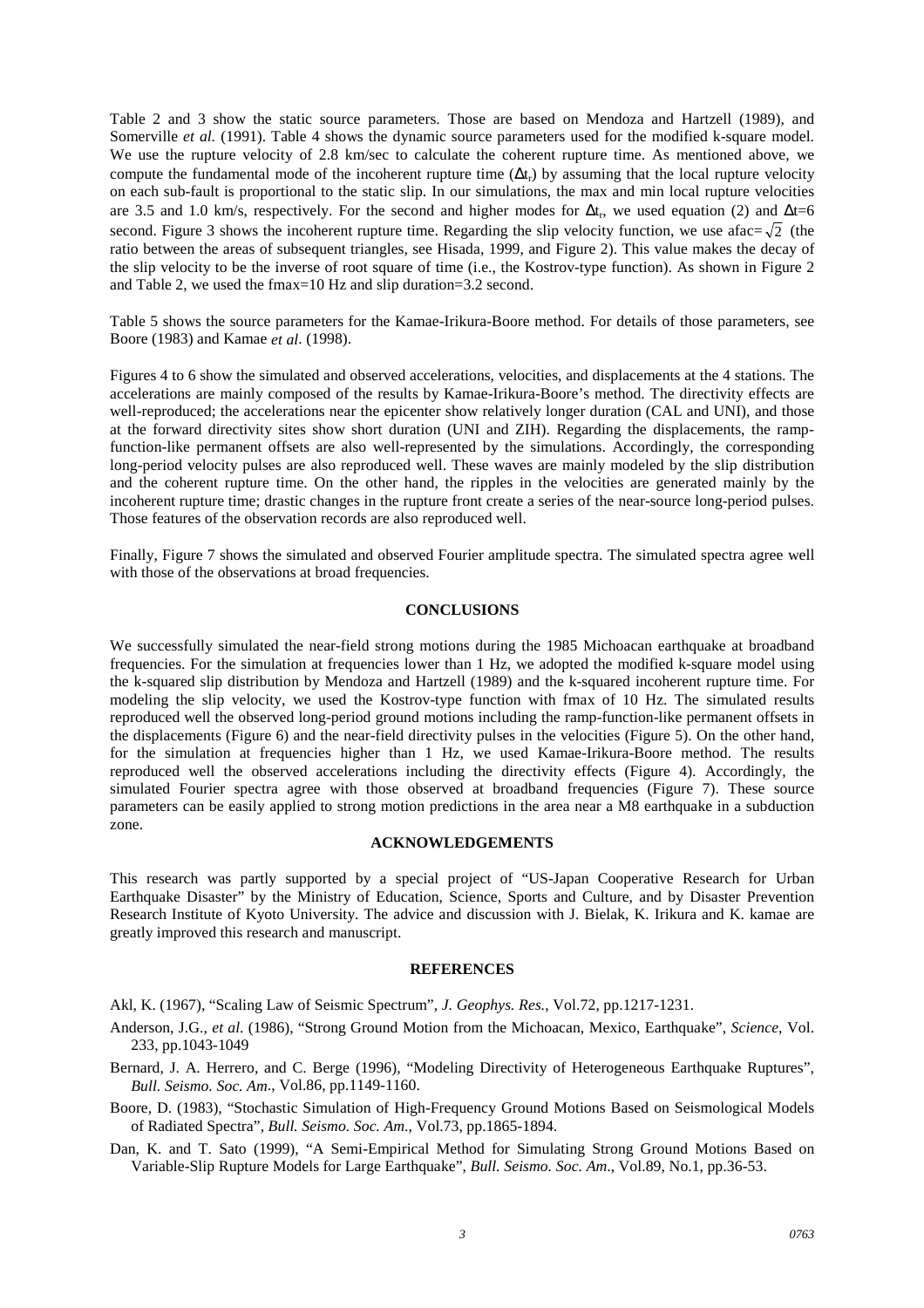Day, S.M. (1982), "Three-Dimensional Simulation of Spontaneous Rupture: The Effect of Nonuniform Prestress", *Bull. Seismo. Soc. Am*., Vol.72, No.6, pp.1881-1902.

Hisada, Y. (1995), "An Efficient Method for Computing Green's Function for a Layered Half-Space with Sources and Receivers at Close Depths", *Bull. Seismo. Soc. Am*., Vol.85, pp.1080-1093.

Hisada, Y. (1999), "A Physical Model for Constructing the Omega-Square Model – Modification of the K-Square Model including Spatial Variation in Slip Distribution, Slip Velocity, and Rupture Velocity –", submitted to *Bull. Seismo. Soc. Am*.

Irikura, K. (1986), "Prediction of Strong Acceleration Motion using Empirical Green's Function", Proc. 7<sup>th</sup> Japan Earthq. Engng. Sym., pp.151-156

Kamae, K., K. Irikura, and A. Pitarka (1998), "A Technique for Simulating Strong Ground Motion using Hybrid Green's Function", *Bull. Seismo. Soc. Am*., Vol.88, No.2, pp.357-367.

Kostrov, B.V. (1964), "Self-Similar Problems of Propagation of Shear Cracks", *J. Appl. Math. Mech*., Vol.28, pp.1077-1087.

Mendoza, C. and S. H. Hartzell (1989), "Slip Distribution of the 19 September 1985 Michoacan, Mexico, earthquake: Near-Source and Teleseismic Constraints", *Bull. Seismo. Soc. Am*., Vol.79, pp655-669.

Somerville, P.G., M. Sen, and B. Cohee (1991), "Simulation of Strong Ground Motions Recorded during the 1985 Michoacan, Mexico and Valparaiso, Chile Earthquakes", *Bull. Seismo. Soc. Am*., Vol.81, pp.1-27.

Somerville, P. *et al*. (1999), "Characterizing Crustal Earthquake Slip Models for Predicting of Strong Motion", *Seism. Res. Lett.*, Vol.70, pp.59-80.

**Table 1: The layered structure model for the Michoacan area (after Somerville** *et al***. 1991)**

| p(g/cm3) | Vp(km/s) | Оp    | Vs(km/s)             | Os    | Thickness (km) |
|----------|----------|-------|----------------------|-------|----------------|
| 2.50     | 4.0      | 200.0 | <u>ົາ</u><br>ن ک     | 100.0 | U.4            |
| 2.68     | 5.8      | 200.0 |                      | 100.0 | o.c            |
| 2.78     | 6.4      | 200.0 | $\sim$ $\sim$<br>، ب | 100.0 | -              |

|               | Table 2. The static source parameters (and memoza and martzen, 1707) |          |            |                           |                   |  |  |  |  |
|---------------|----------------------------------------------------------------------|----------|------------|---------------------------|-------------------|--|--|--|--|
| length $(km)$ | hypocenter along strike (km)                                         |          |            | hypocenter along dip (km) | deepest edge (km) |  |  |  |  |
| 175.0         |                                                                      | 125.0    |            | 90.0                      | 45                |  |  |  |  |
| width (km)    | Strike (deg)                                                         | dip(deg) | rake (deg) | Seismic Moment (dyne-cm)  |                   |  |  |  |  |
| 140.0         | 295.0                                                                | 14.0     | 70.0       | $1.48 \times 10^{28}$     |                   |  |  |  |  |

**Table 2: The static source parameters (after Mendoza and Hartzell, 1989)**

**Table 3: The Slip Distributions for the 1985 Michoacan Earthquake (after Mendoza and Hartzell, 1989; Somerville** *et al***. 1991). The size of subfaults is 25 x 20 km2, and the bottom left of the table corresponds to the northeast of the fault plane (see Figure 1).**

|                    |                               |                        |     | $\overline{\phantom{a}}$ |           |                          |
|--------------------|-------------------------------|------------------------|-----|--------------------------|-----------|--------------------------|
| $_{\rm 1.0}$       | v                             | $\circ$<br>۱.ð         | ن.  |                          | ر 1       | U.J                      |
| 2.5                | 3.5                           | ر…                     | 4.0 | 5.0                      | 3.0       | $_{0.5}$                 |
| 3.0                | 4.U                           | 1 <sub>7</sub>         | ⊥ . | 3.0                      | 2.5       | 0.8                      |
| 2.1                | 2.5                           | ሰ 7<br>∪. ≀            | 1.0 | $\sqrt{2}$<br>1.J        | ر         | $0.5\,$                  |
| 0.8                | $\mathbf{C} \cdot \mathbf{I}$ | I.v                    | 0.7 | 0.7                      | $1.0\,$   | $0.5\,$                  |
| 0.8                | 2.0                           | .                      | 1.1 | 0.8                      | U.J       | 0.8                      |
| $\sqrt{3}$<br>ن. 1 | $\sim$                        | 1 <sub>2</sub><br>ن. 1 | n a | 0.8                      | 07<br>v., | $\sim$<br>. . <u>. .</u> |

#### **Table 4: The dynamic source parameters for simulating the ground motions during the Michoacan Earthquake using the modified k-squared model (Hisada, 1999)**

| uit biltiivatan lan unuunti asine ult mountuu n suuurtu muodo linsauu 1777. |       |        |              |      |      |          |              |             |
|-----------------------------------------------------------------------------|-------|--------|--------------|------|------|----------|--------------|-------------|
| Coherent                                                                    | Max   | Min    | Δt           |      | tmax | Slip     | N and M      | Green func. |
|                                                                             |       | Vr     | $\mathbf{S}$ | afac | (Hz) | duration | in eq. $(2)$ | per         |
| km/s                                                                        | km/s) | (km/s) |              |      |      | (sec)    |              | sub-fault   |
| 2.8                                                                         | 3.5   | 0.1    | 6.0          | .414 | 10.0 |          | 62           | 19 x 19     |

**Table 5: The dynamic source parameters for simulating the ground motions during the**

| Michoacan Earthquake using the Kamae-Irikura-Boore's method (Kamae et al., 1998) |                |      |                    |              |  |  |
|----------------------------------------------------------------------------------|----------------|------|--------------------|--------------|--|--|
| $\Delta \sigma$ (bar)                                                            | $f$ max $(Hz)$ | ΝθΛ  | <sup>P</sup> rtitn | $V_r$ (km/s) |  |  |
| $00\,$                                                                           | 0.0            | 0.63 | 1/1.414            |              |  |  |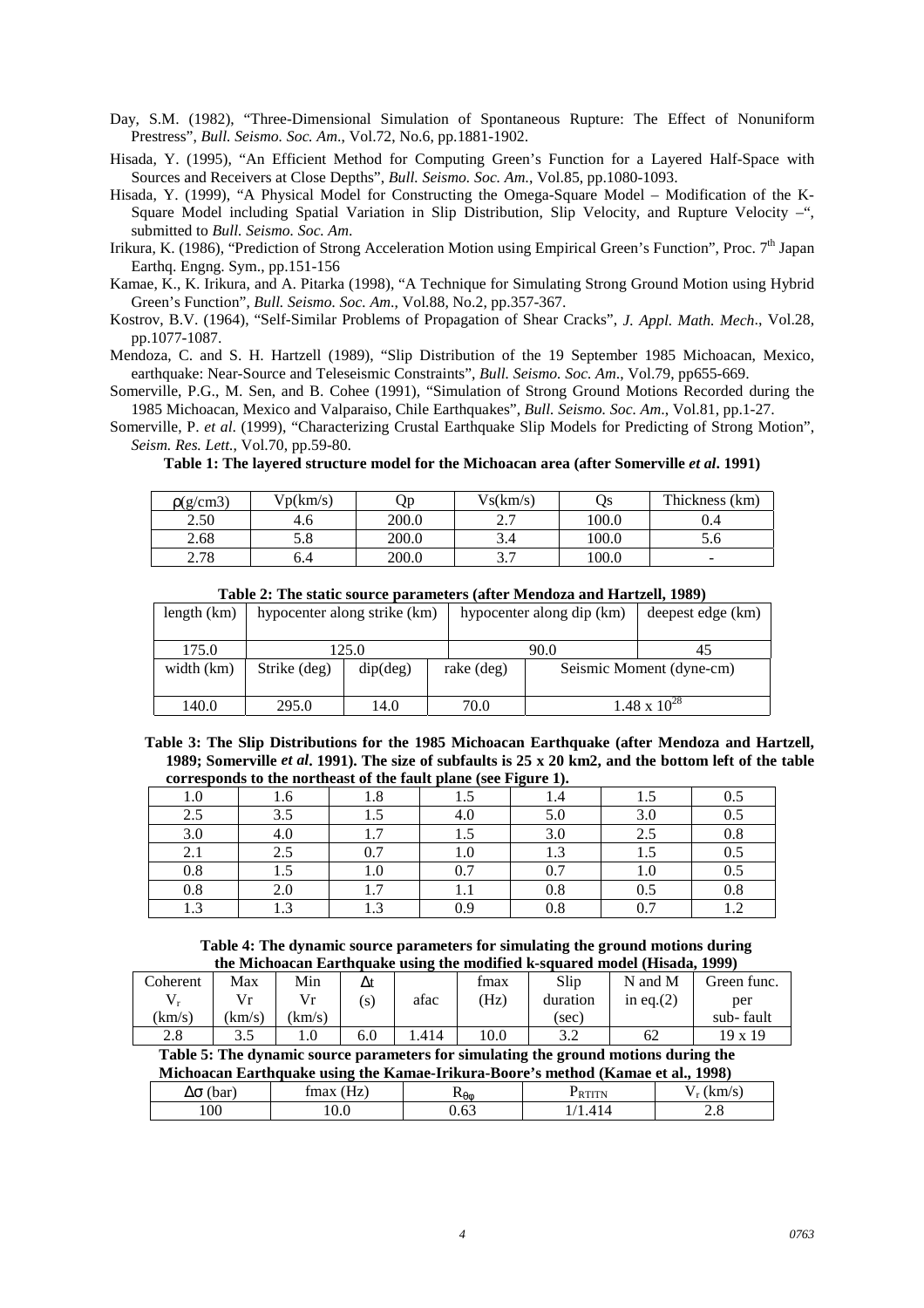

**Figure 1. Geographic map of the Michoacan coast showing the surface projection of the fault (175 km x 140 km with the dip angle of 14 degree) used in this study. The fault plane is divided into 7 x 7 sub-faults.** The earthquake epicenter and the four strong motion stations are also indicated (after Somerville *et al.*, **1991).**



**in this study. The slip velocity consists of 6 equilateral triangles with different durations (0.1, 0.2, 0.4, 0.8, 1.6 and 3.2 seconds), as shown in the dashed and dotted lines in the top figure. Its amplitude decays as the inverse of the square root of time (i.e., the Kostrov-type function). The minimum duration of the first triangle is 0.1 second, and it creates the fmax of 10 Hz as shown in the spectra.**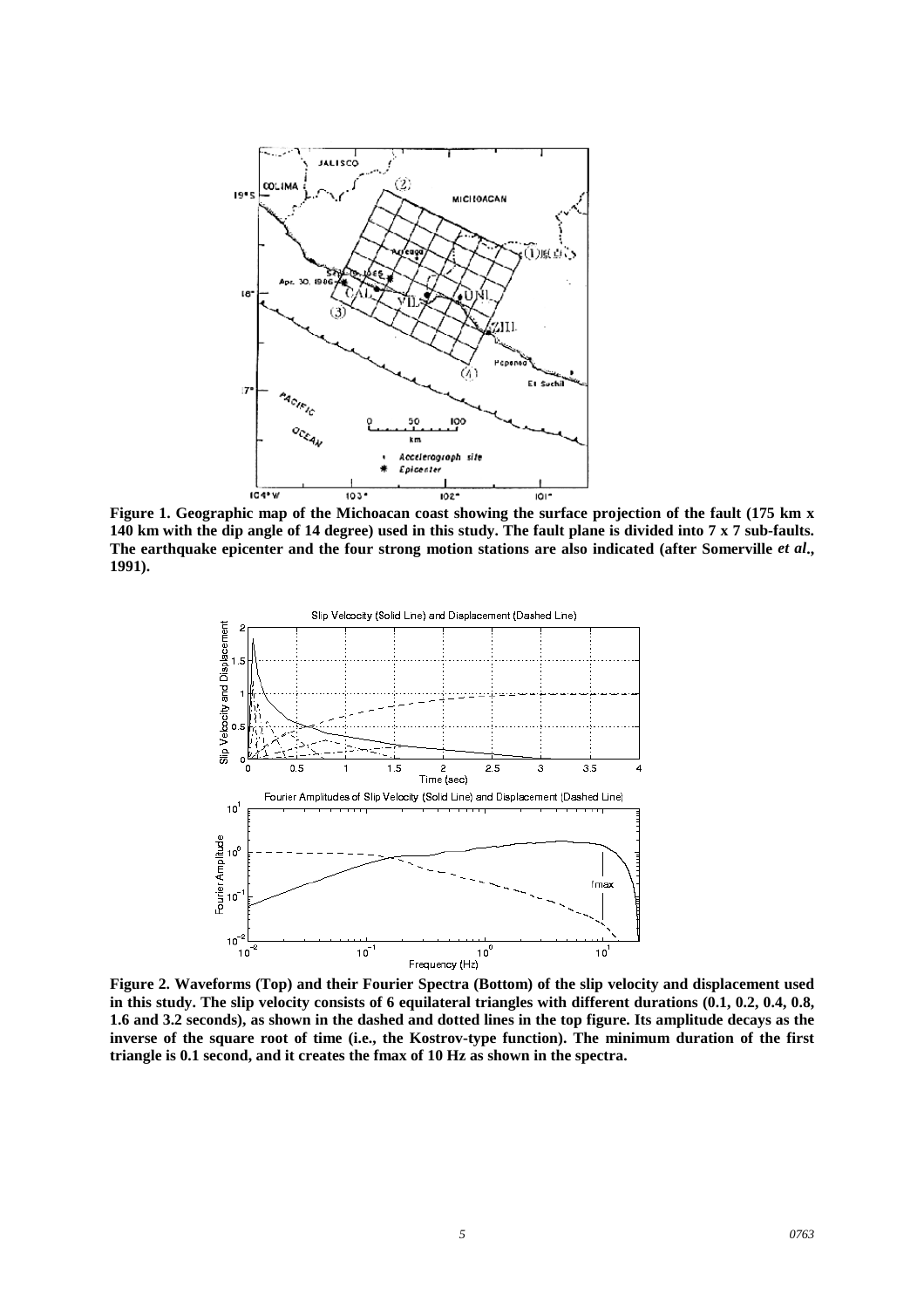

**Figure 3. The coherent rupture time (top) and the incoherent rupture time (bottom) on the fault plane of the 1985 Michoacan earthquake model, viewing from the southwest edge to the northeast edge). Equation (2) and the values of Table 4 are used. The wavenumber spectrum amplitude of the distribution of the incoherent rupture time (bottom) falls of as the inverse of wavenumber squared.**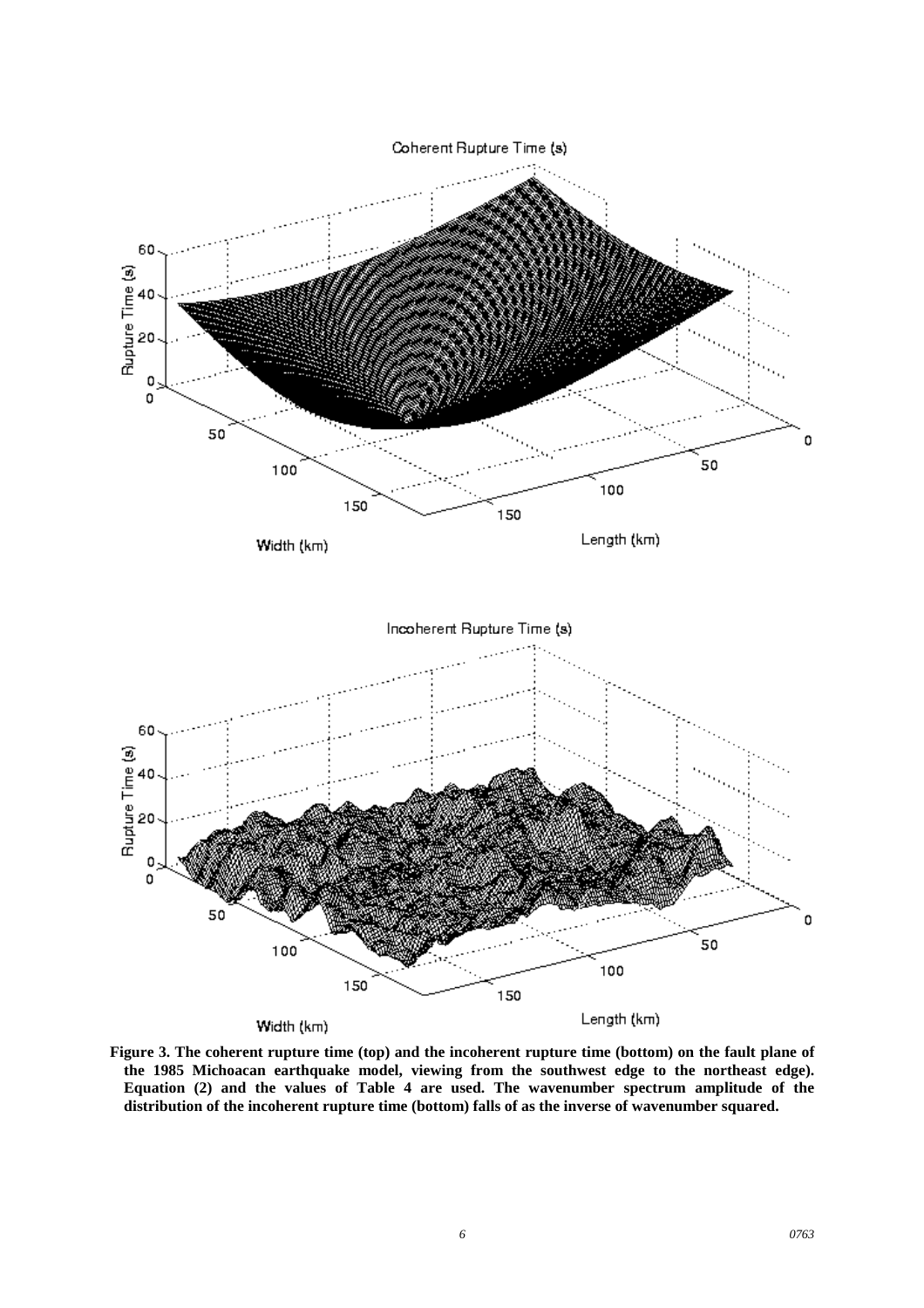

**Figure 4. Simulated and observed accelerations at the four stations, CAL, VIL, UNI, and ZIH.**



**Figure 5. Simulated and observed velocities at the four stations, CAL, VIL, UNI, and ZIH.**